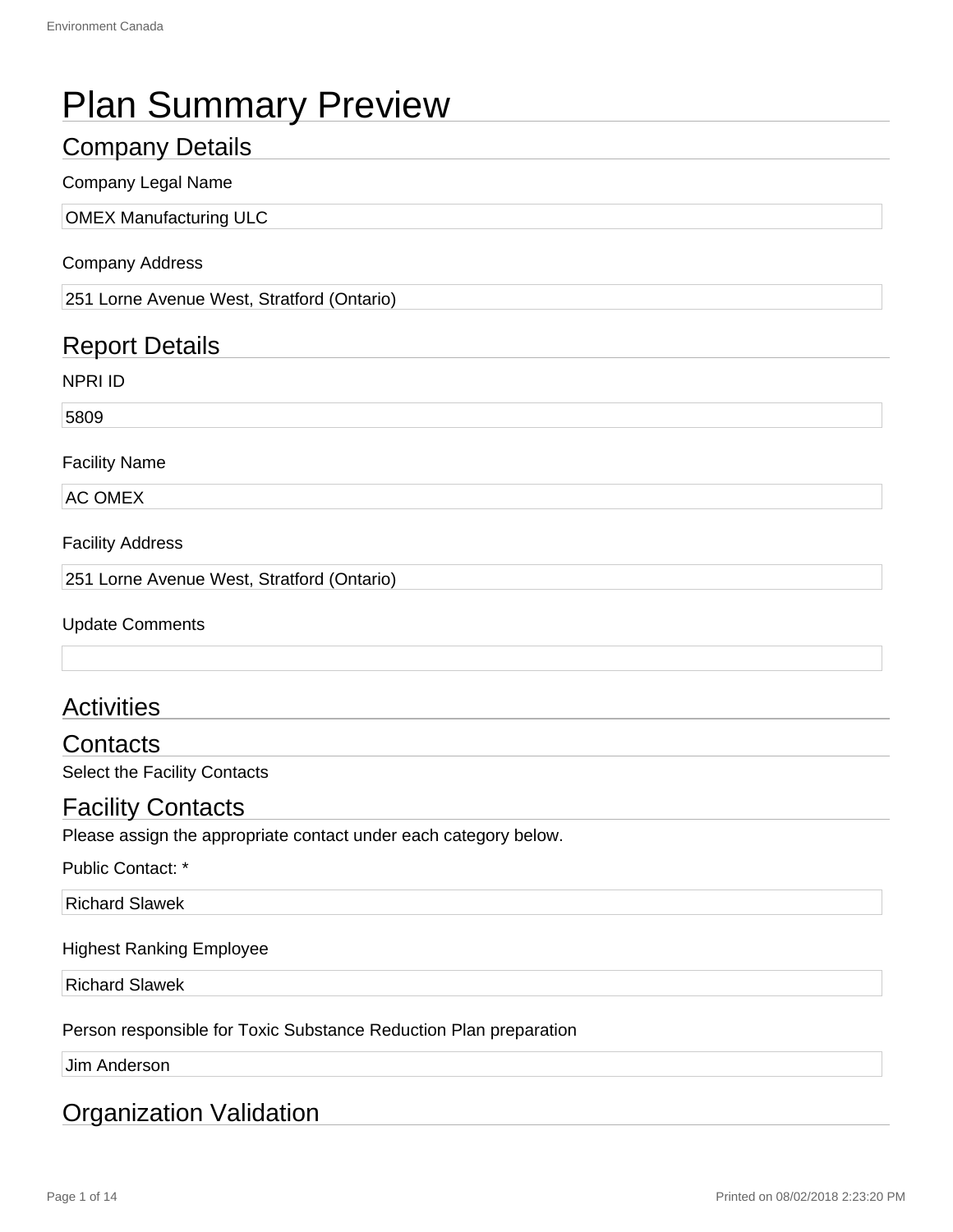# Company and Parent Company Information

| <b>Company Details</b>             |                               |
|------------------------------------|-------------------------------|
| Company Legal Name: *              | <b>OMEX Manufacturing ULC</b> |
| Company Trade Name: *              | <b>OMEX Manufacturing ULC</b> |
| <b>Business Number: *</b>          | 831292826                     |
| <b>Mailing Address</b>             |                               |
| <b>Delivery Mode</b>               | <b>General Delivery</b>       |
| PO Box                             |                               |
| <b>Rural Route Number</b>          |                               |
| Address Line 1                     | 251 Lorne Avenue West         |
| City *                             | Stratford                     |
| Province/Territory **              | Ontario                       |
| Postal Code: **                    | <b>N5A6T7</b>                 |
| <b>Physical Address</b>            |                               |
| Address Line 1                     | 251 Lorne Avenue West         |
| City                               | Stratford                     |
| Province/Territory **              | Ontario                       |
| Postal Code **                     | <b>N5A6T7</b>                 |
| <b>Additional Information</b>      |                               |
| <b>Land Survey Description</b>     |                               |
| National Topographical Description |                               |
| <b>Parent Companies</b>            |                               |

Empty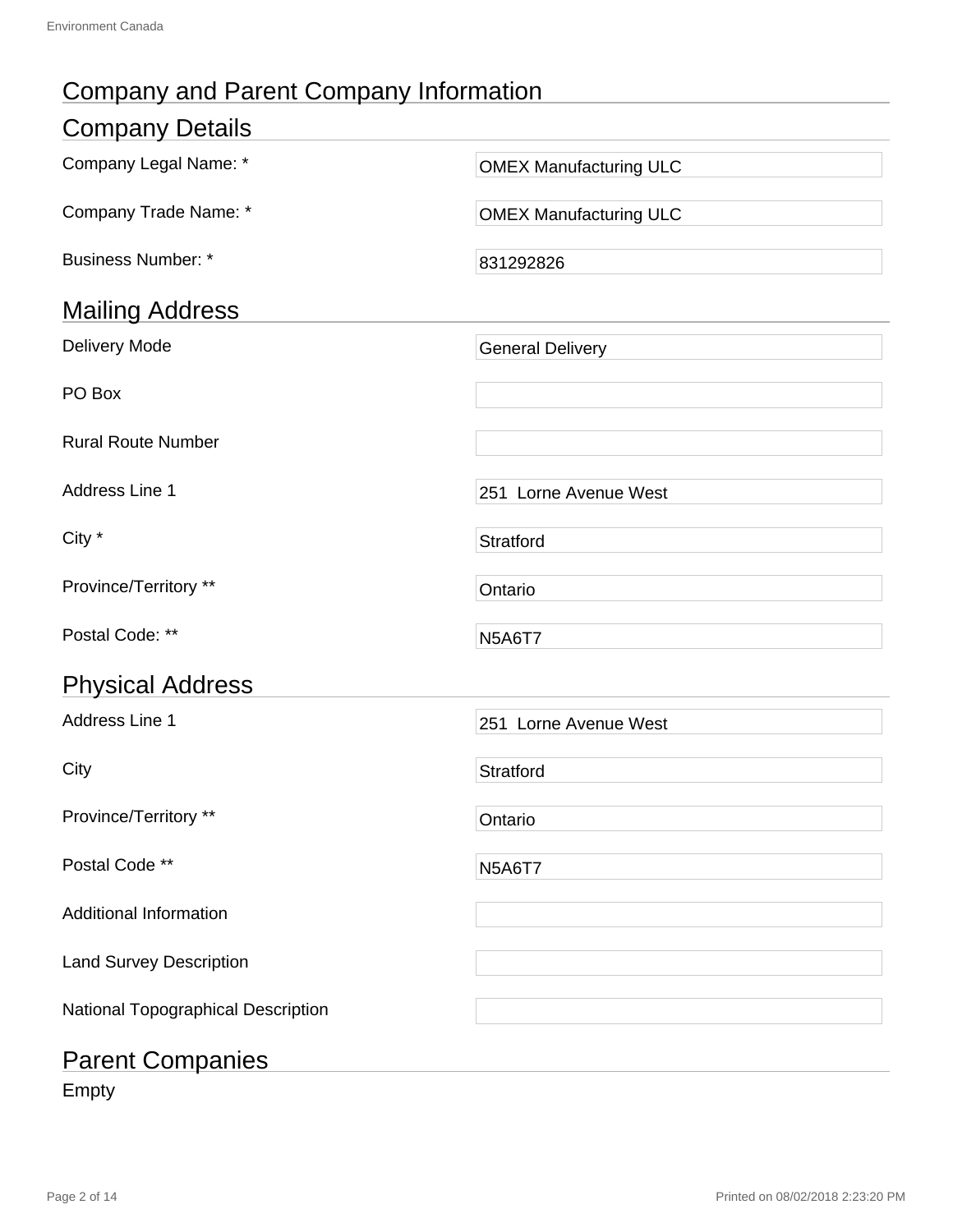# Facility Validation

The information in this section was copied from the Single Window Information Manager (SWIM) at the time the plan summary was created. Please verify the information and update it where required. Please note that any changes made here will only be reflected in this plan summary. To ensure updates reflected in future reports, please ensure the information is updated in SWIM. After making updates in SWIM, return here and click the "Refresh" button to trigger a reload of the SWIM information. Please note all previously entered data will be modified.

# Facility Information

| Facility Name: *                | <b>AC OMEX</b>          |
|---------------------------------|-------------------------|
| NAICS Code: *                   | 332118                  |
| NPRI Id: *                      | 0000005809              |
| ON Reg 127/01 ld                |                         |
| <b>Facility Mailing Address</b> |                         |
| Delivery Mode                   | <b>General Delivery</b> |
| PO Box                          |                         |
| <b>Rural Route Number</b>       |                         |
| Address Line 1                  | 251 Lorne Avenue West   |
| City *                          | Stratford               |
| Province/Territory **           | Ontario                 |
| Postal Code: **                 | <b>N5A 6T7</b>          |
| <b>Physical Address</b>         |                         |
| Address Line 1                  | 251 Lorne Avenue West   |
| City                            | <b>Stratford</b>        |
| Province/Territory **           | Ontario                 |
| Postal Code **                  | <b>N5A 6T7</b>          |
| Additional Information          |                         |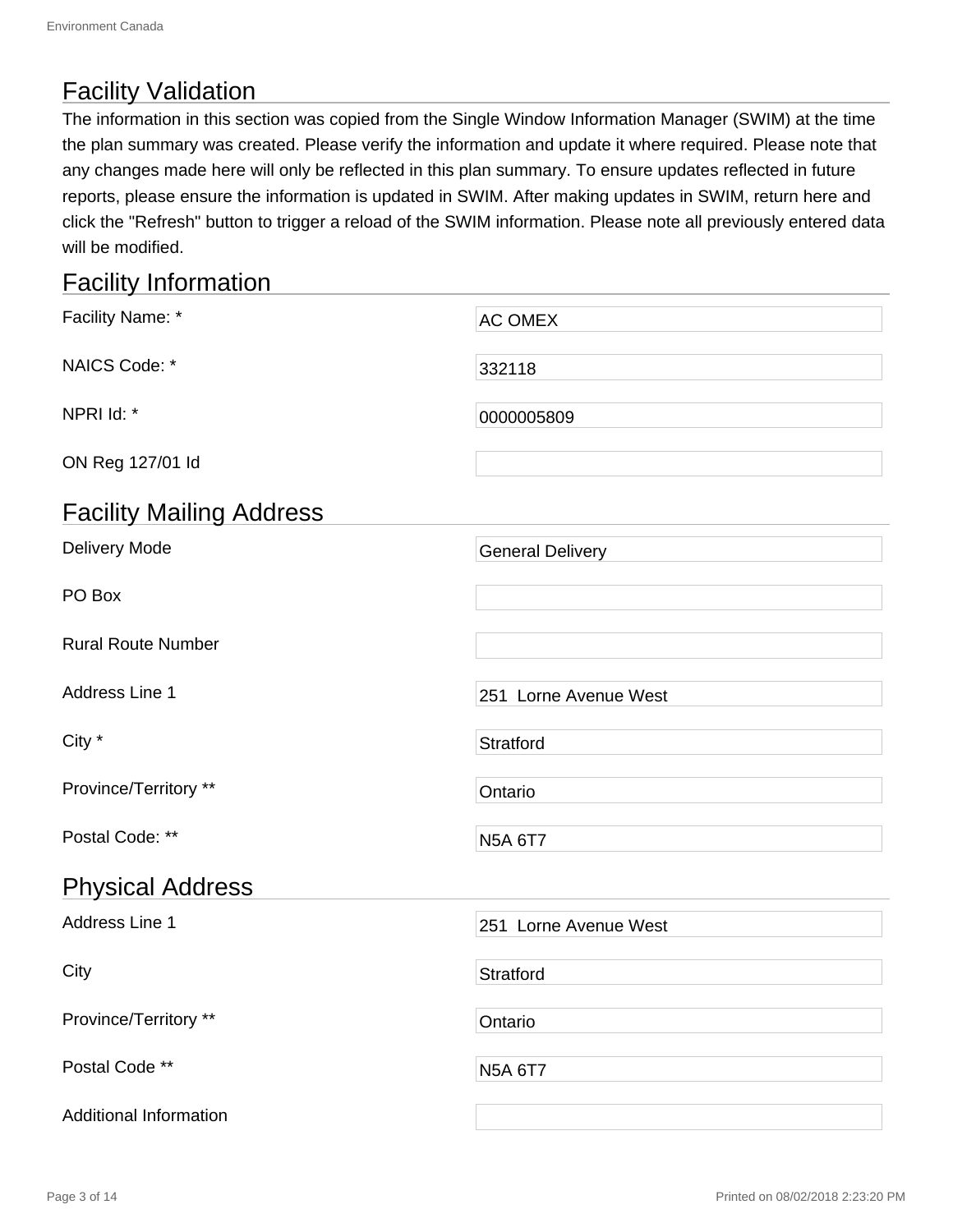#### Land Survey Description

National Topographical Description

### Geographical Address

| Latitude **     | 43.35910    |
|-----------------|-------------|
| Longitude **    | $-81.00510$ |
| UTM Zone **     |             |
| UTM Easting **  |             |
| UTM Northing ** |             |

### Contact Validation

The information in this section was copied from the Single Window Information Manager (SWIM) at the time the plan summary was created. Please verify the information and update it where required. Please note that any changes made here will only be reflected in this plan summary. To ensure updates reflected in future reports, please ensure the information is updated in SWIM. After making updates in SWIM, return here and click the "Refresh" button to trigger a reload of the SWIM information. Please note all previously entered data will be modified.

#### **Contacts**

| <b>Public Contact</b>  |                          |
|------------------------|--------------------------|
| First Name: *          | Richard                  |
| Last Name: *           | Slawek                   |
| Position: *            | <b>General Manager</b>   |
| Telephone: *           | 5192735760               |
| Ext                    | 3224                     |
| Fax                    | 5192736843               |
| Email: *               | rslawek@andersoncook.com |
| <b>Mailing Address</b> |                          |

Delivery Mode **General Delivery** 

# PO Box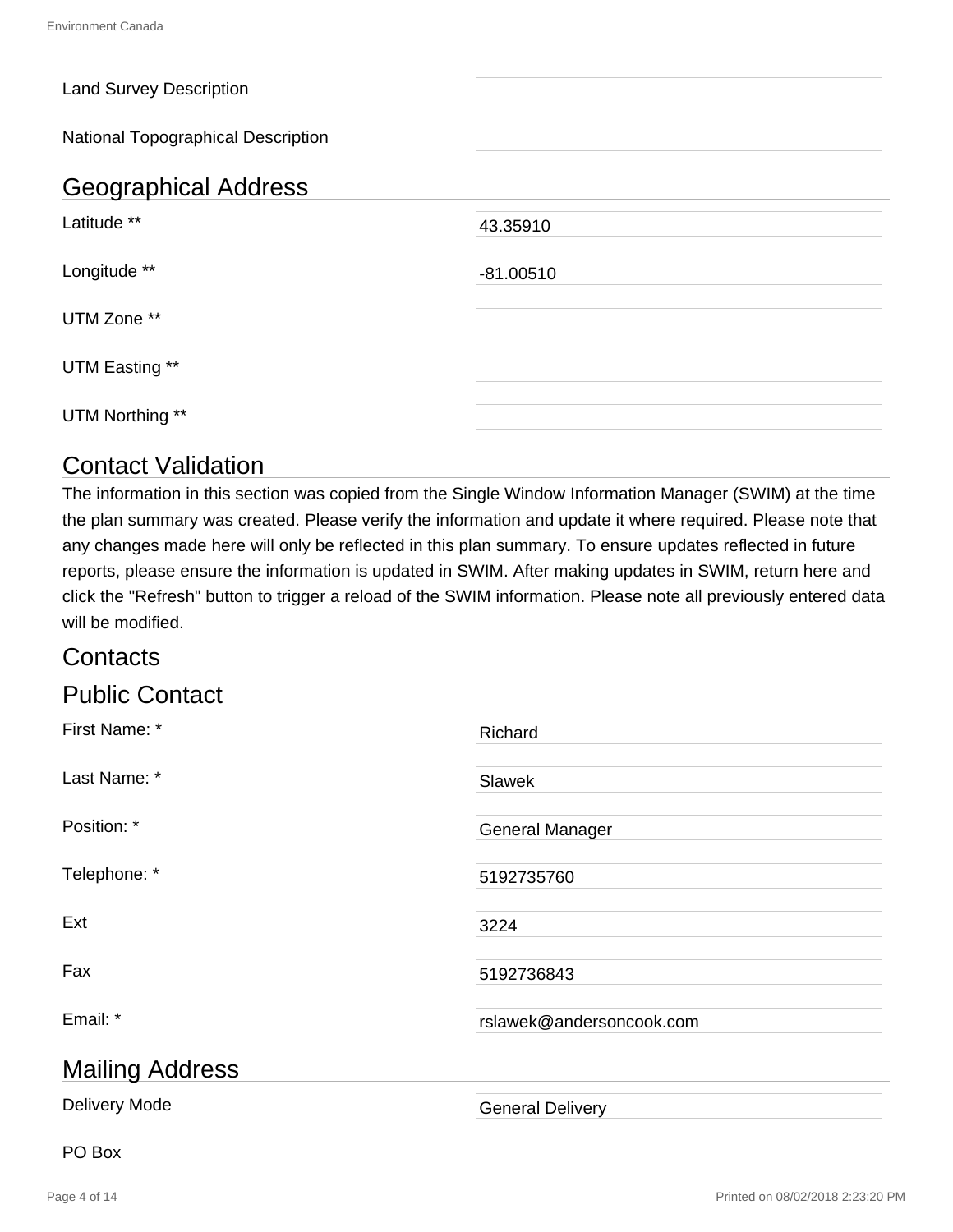| <b>Rural Route Number</b>       |                          |
|---------------------------------|--------------------------|
| Address Line 1                  | 251 Lorne Avenue West    |
| City *                          | <b>Stratford</b>         |
| Province/Territory **           | Ontario                  |
| Postal Code: **                 | <b>N5A6T7</b>            |
| <b>Highest Ranking Employee</b> |                          |
| First Name: *                   | Richard                  |
| Last Name: *                    | Slawek                   |
| Position: *                     | <b>General Manager</b>   |
| Telephone: *                    | 5192735760               |
| Ext                             | 3224                     |
| Fax                             | 5192736843               |
| Email: *                        | rslawek@andersoncook.com |
| <b>Mailing Address</b>          |                          |
| Delivery Mode                   | <b>General Delivery</b>  |
| PO Box                          |                          |
| <b>Rural Route Number</b>       |                          |
| Address Line 1                  | 251 Lorne Avenue West    |
| City *                          | Stratford                |
| Province/Territory **           | Ontario                  |
| Postal Code: **                 | <b>N5A6T7</b>            |

# Person responsible for the Toxic Substance Reduction Plan preparation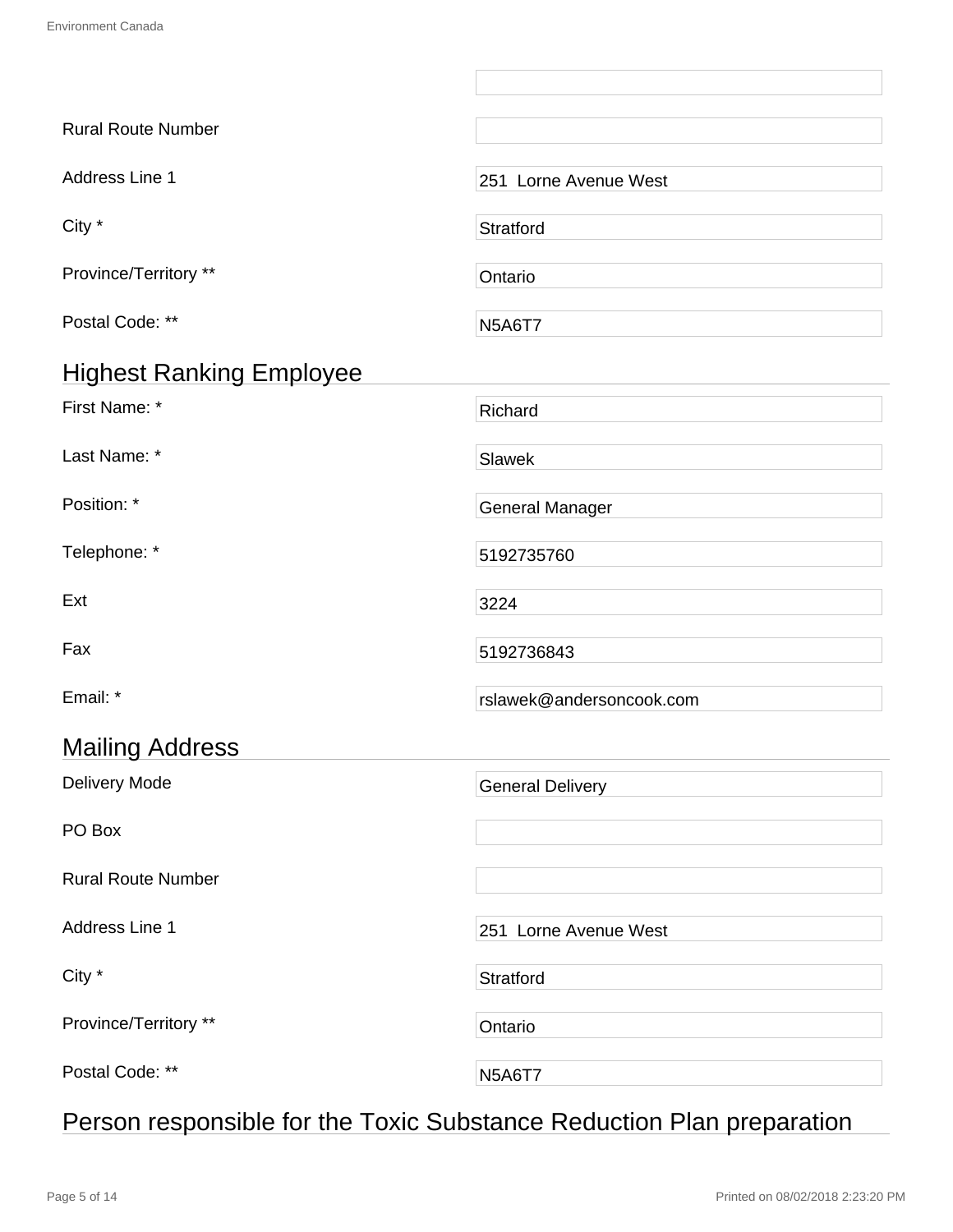| First Name: *             | Jim                            |
|---------------------------|--------------------------------|
| Last Name: *              | Anderson                       |
| Position: *               | Principal                      |
| Telephone: *              | 5195047241                     |
| Ext                       |                                |
| Fax                       | 2262143100                     |
| Email: *                  | janderson@mbnenvironmental.com |
| <b>Mailing Address</b>    |                                |
| Delivery Mode             |                                |
| PO Box                    |                                |
| <b>Rural Route Number</b> |                                |
| Address Line 1            | 29 St. Charles St. East        |
| City *                    | Maryhill                       |
| Province/Territory **     | Ontario                        |
| Postal Code: **           | n0b2b0                         |
| <b>Employees</b>          |                                |
|                           |                                |

### **Employees**

Number of Full-time Employees: \*

91

# Copy of Certifications of Plan

Copy of Certifications of Plan

### Upload Document

A copy of the certification statement(s) from the Highest Ranking Employee and the Licensed Planner(s), for the Toxic Substance Reduction Plan for which the Plan Summary is being submitted are required. Please upload a single document containing all certifications.

Do not upload any certification statements that are dated after December 31. If this applies, click "?" (Help)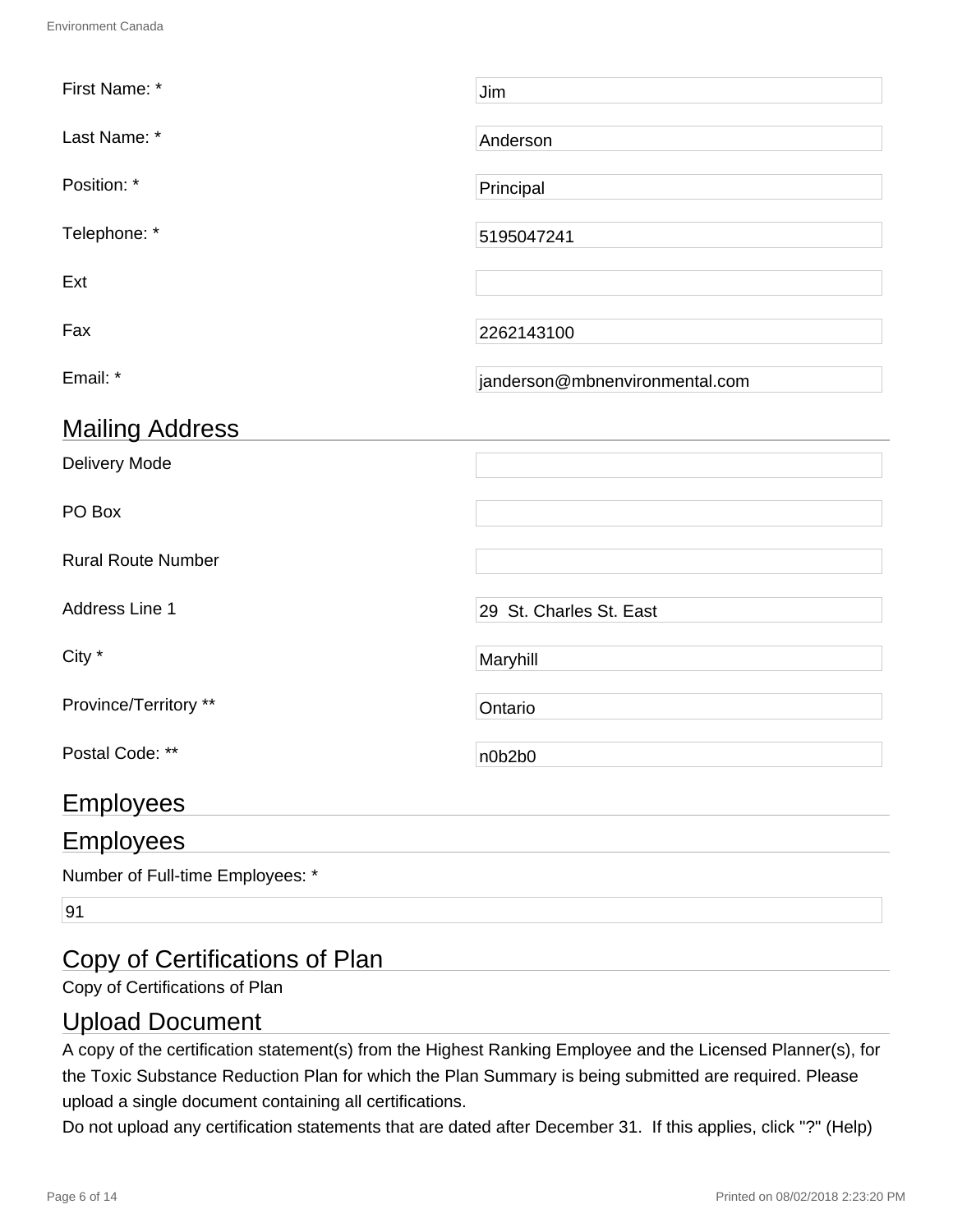| for more information. |  |
|-----------------------|--|
|-----------------------|--|

#### **Comments**

#### Website address where the Plan Summary is posted for the public

**File Name Date** OMEX Mfg ULC Signature Pages.pdf 05/04/2013 8:26:40 AM

## Plan Summary Submission

#### Electronic Submission

Company Name

OMEX Manufacturing ULC

#### Facility Name

AC OMEX

#### Report Submitted By (authorized delegate)

| Jim Anderson |  |
|--------------|--|
|--------------|--|

I, the authorized delegate, acknowledge that by pressing the "Continue" button, I am electronically 冈 submitting the facility TRA Plan Summary for the identified facility.

### Substances

#### NA - 04, Chromium (and its compounds)

NA - 04, Chromium (and its compounds)

#### Substances Section Data

#### Statement of Intent

Are the following included in the Facility's TRA Plan?

#### Use

Is there a statement that the owner or operator of the facility intends to reduce the use of the toxic substance at the facility?: \*

No

If 'yes', exact statement of the intent that is included in the facility's TRA Plan to reduce the use of the toxic substance at the facility: \*\*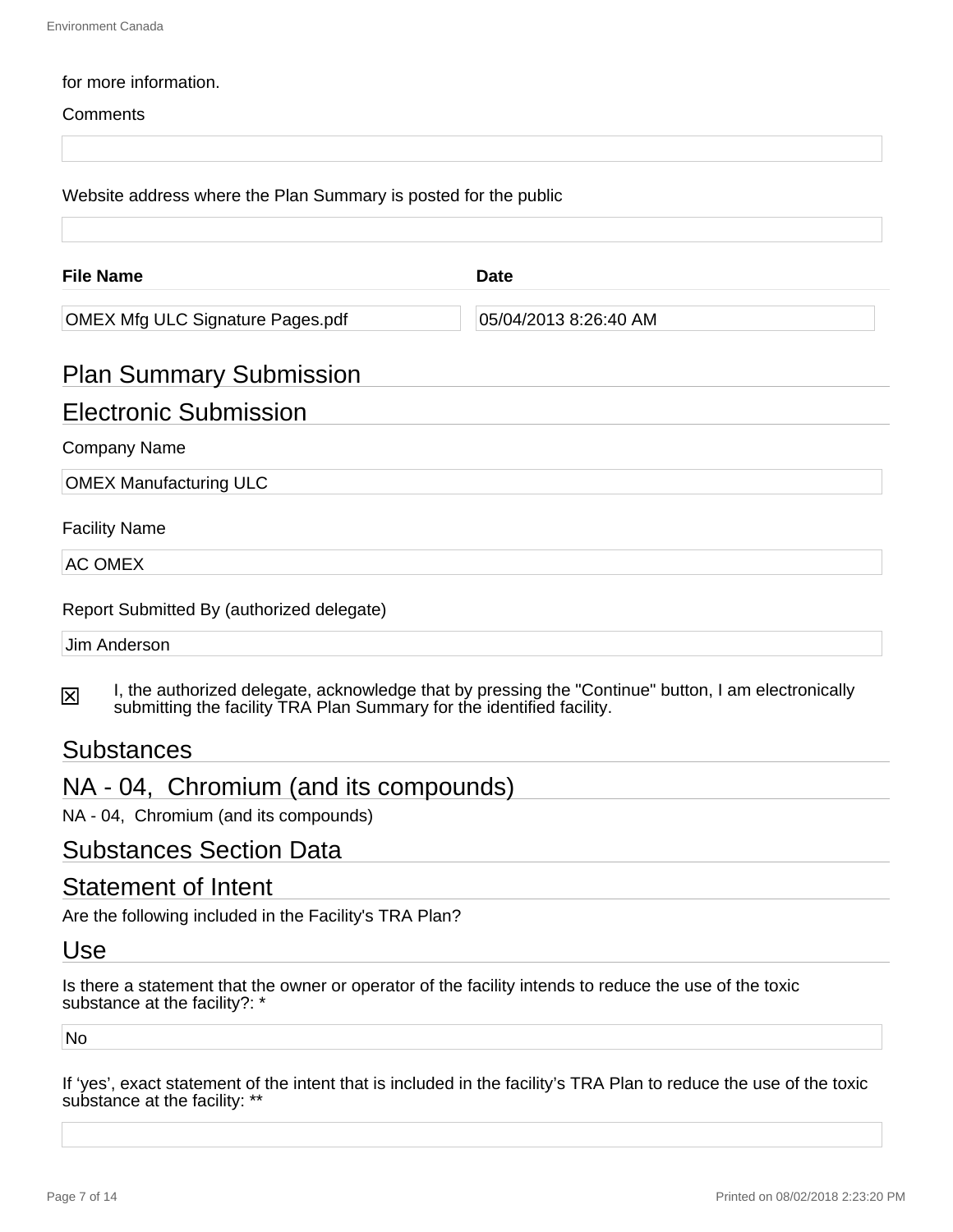If 'no', reason in the facility's TRA Plan for no intent to reduce the use of the toxic substance at the facility: \*\*

OMEX Mfg ULC does not intend to reduce the use of chromium and its compounds because reducing use of this compound would limit production.

### Creation

Is there a statement that the owner or operator of the facility intends to reduce the creation of the toxic substance at the facility?: \*

No

If 'yes', exact statement of the intent that is included in the facility's TRA Plan to reduce the creation of the toxic substance at the facility: \*\*

If 'no', reason in the facility's TRA Plan for no intent to reduce the creation of the toxic substance at the facility: \*\*

It is not created at the facility.

### Objectives, Targets and Description

### **Objectives**

Objectives in plan: \*

OMEX Mfg ULC does not intend to reduce the use of chromium and its compounds.

### Use Targets

#### What is the targeted reduction in use of the toxic substance at the

#### facility? \*

| No quantity<br>target |    | Quantity | Unit |
|-----------------------|----|----------|------|
| 区                     | or |          |      |

### What is the targeted timeframe for this reduction? \*

| No timeline target     |    | years |  |
|------------------------|----|-------|--|
| 区                      | or |       |  |
| Description of targets |    |       |  |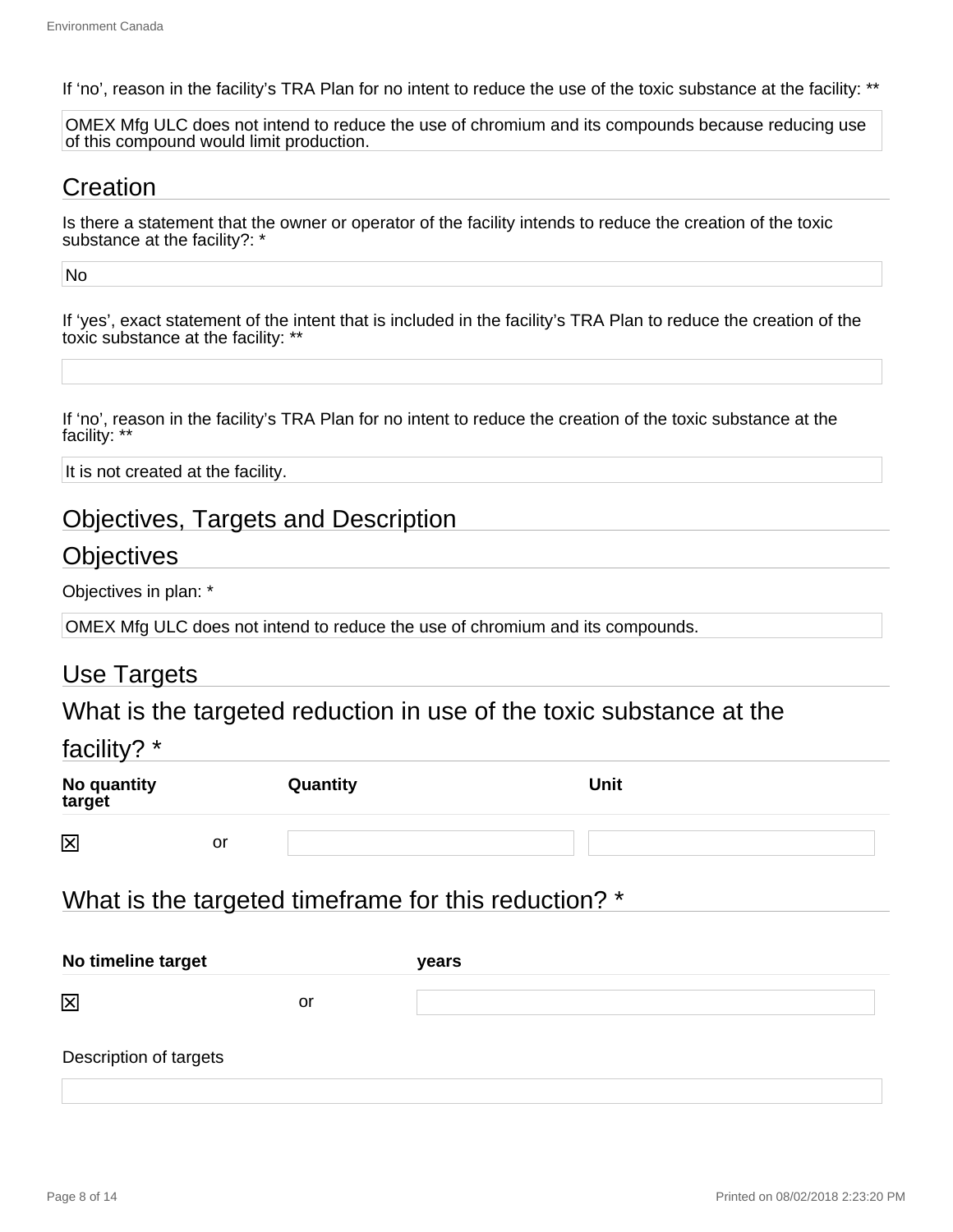# Creation Targets

# What is the targeted reduction in creation of the toxic substance at the

### facility? \*

| No quantity<br>target |    | Quantity | <b>Unit</b> |
|-----------------------|----|----------|-------------|
| 区                     | or |          |             |

# What is the targeted timeframe for this reduction? \*

| No timeline target |    | vears |  |
|--------------------|----|-------|--|
| 区                  | or |       |  |

Description of Target

# Reasons for Use

Why is the toxic substance used at the facility?: \*

As a formulation component

Summarize why the toxic substance is used at the facility: \*\*

Chromium and its compounds is a trace contaminant found in steel and weld wire, which are base materials used in metal parts manufacturing.

# Reasons for Creation

Why is the toxic substance created at the facility?: \*

This substance is not created at the facility

Summarize why the toxic substance is created at the facility: \*\*

# Toxic Reduction Options for Implementation

# Description of the toxic reduction option(s) to be implemented

Is there a statement that no option will be implemented?: \*

#### Yes, we are not implementing

If you answered "No" to this question, please add the option(s) under the appropriate Toxic Substance Reduction Categories (e.g. Materials or feedstock substitution, Product design or reformulation, etc.).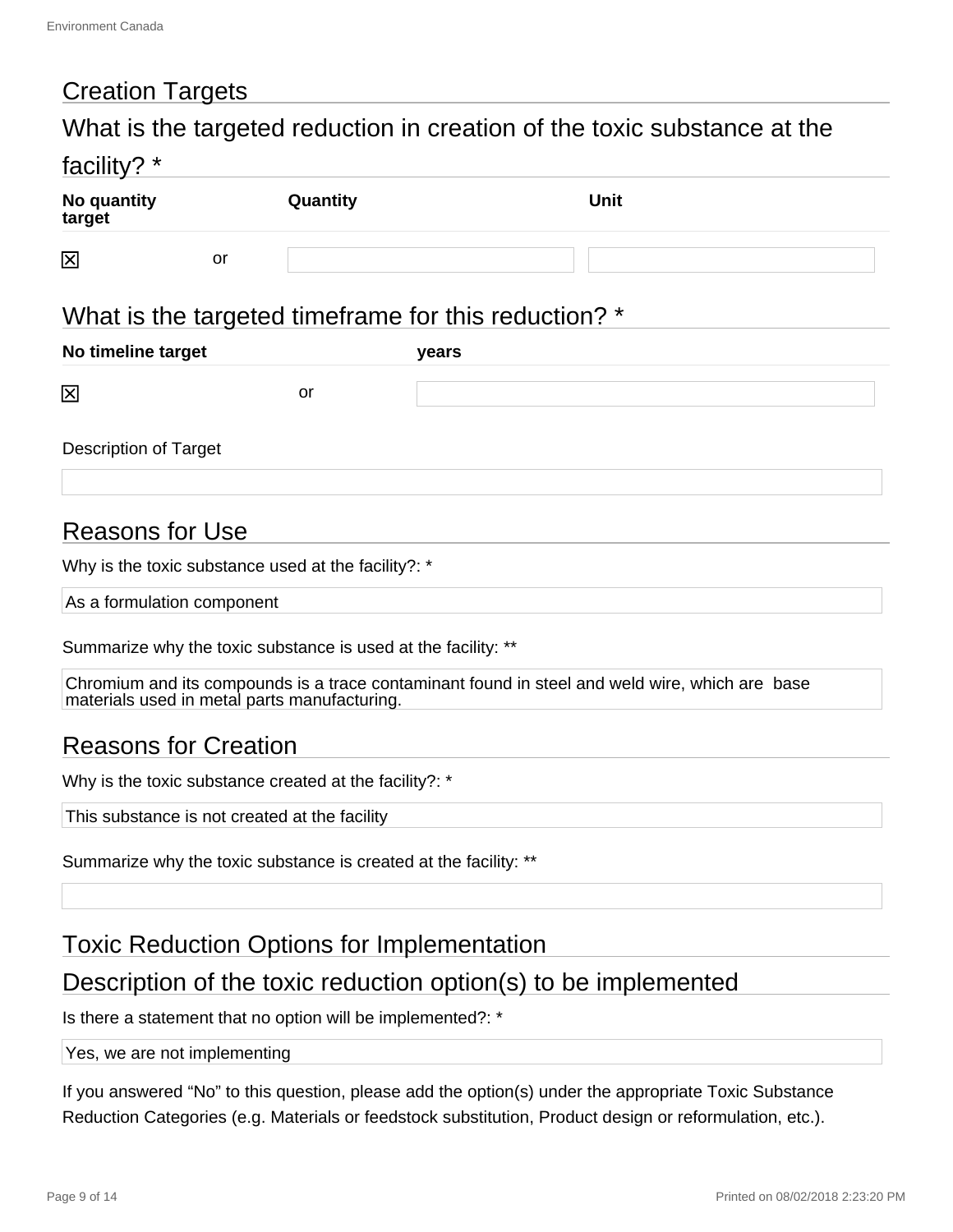If you answered "Yes" please select the appropriate reason(s) in the picklist below for why no option was implemented for this substance at your facility. You may choose to provide an explanation in the text box that is beneath the picklist.

| Materials or feedstock substitution                                                                                             |
|---------------------------------------------------------------------------------------------------------------------------------|
| Empty                                                                                                                           |
| Product design or reformulation                                                                                                 |
| Empty                                                                                                                           |
| Equipment or process modifications                                                                                              |
| Empty                                                                                                                           |
| Spill or leak prevention                                                                                                        |
| Empty                                                                                                                           |
| On-site reuse, recycling or recovery<br>Empty                                                                                   |
| Improved inventory management or purchasing techniques<br>Empty                                                                 |
| Good operator practice or training                                                                                              |
| Empty                                                                                                                           |
| Identify at least one reason why no option to reduce the use or creation of this substance was implemented<br>at your facility: |
| Select the applicable reason or reasons **                                                                                      |

Explanation of the reasons why no option will be implemented

OMEX Mfg ULC does not intend to reduce the use of chromium and its compounds because reducing use of this compound would limit production.

Rationale for why the listed options were chosen for implementation

General description of any actions undertaken by the owner and operator of the facility to reduce the use and creation of the toxic substance at the facility that are outside of the plan

License Number of the toxic substance reduction planner who made recommendations in the toxic substance reduction plan for this substance (format TSRPXXXX): \*

TSRP0127

Name of the toxic substance reduction planner who made recommendations in the toxic substance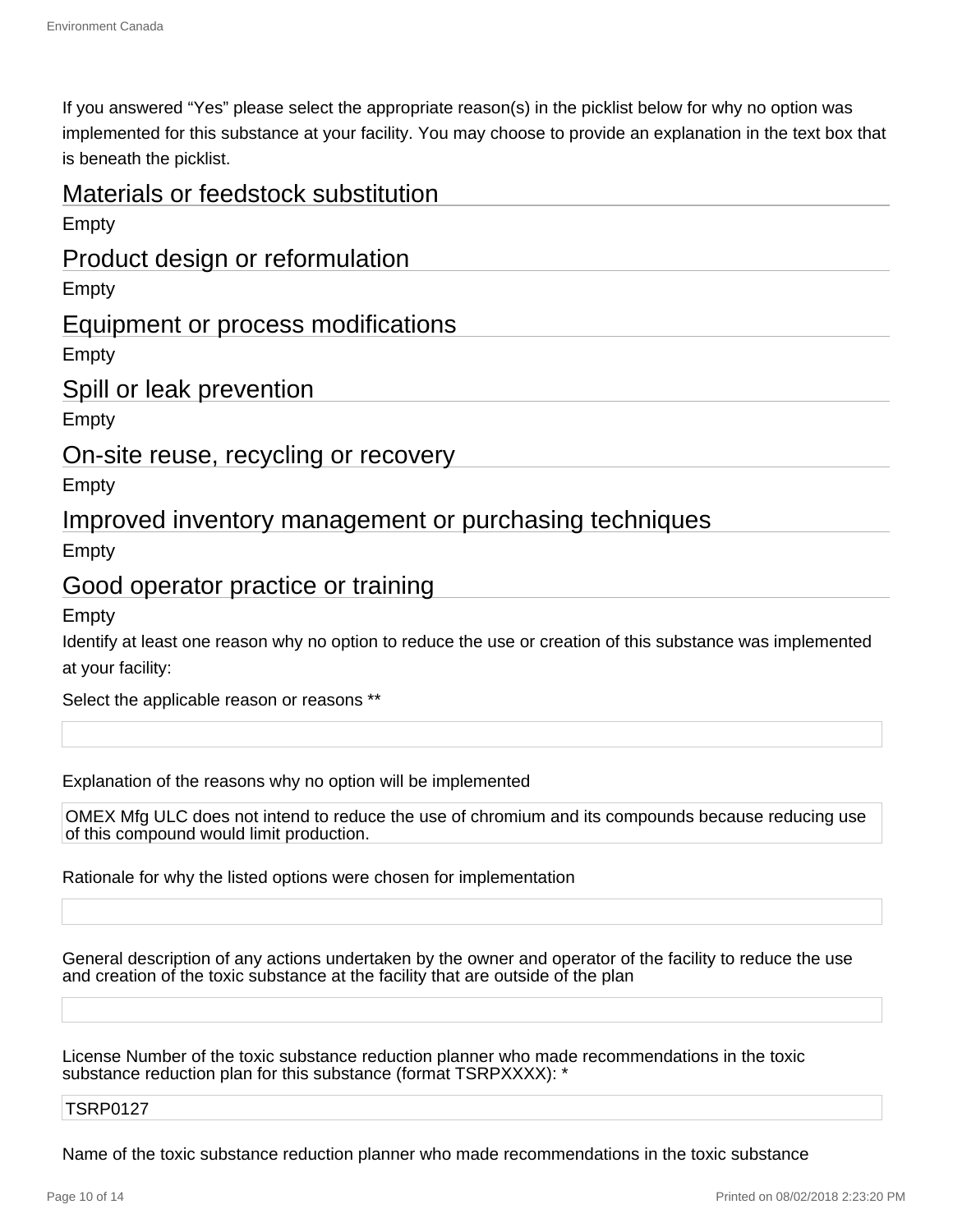#### reduction plan for this substance (First Name Last Name)

License Number of the toxic substance reduction planner who has certified the toxic substance reduction plan for this substance (format TSRPXXXX): \*

#### TSRP0127

Name of the toxic substance reduction planner who has certified the toxic substance reduction plan for this substance (First Name Last Name)

What version of the plan is this summary based on?: \*

New Plan

#### NA - 11, Nickel (and its compounds)

NA - 11, Nickel (and its compounds)

#### Substances Section Data

#### Statement of Intent

Are the following included in the Facility's TRA Plan?

#### Use

Is there a statement that the owner or operator of the facility intends to reduce the use of the toxic substance at the facility?: \*

No

If 'yes', exact statement of the intent that is included in the facility's TRA Plan to reduce the use of the toxic substance at the facility: \*\*

If 'no', reason in the facility's TRA Plan for no intent to reduce the use of the toxic substance at the facility: \*\*

OMEX Mfg ULC does not intend to reduce the use of nickel and its compounds because reducing use of this compound would limit production.

#### **Creation**

Is there a statement that the owner or operator of the facility intends to reduce the creation of the toxic substance at the facility?: \*

No

If 'yes', exact statement of the intent that is included in the facility's TRA Plan to reduce the creation of the toxic substance at the facility: \*\*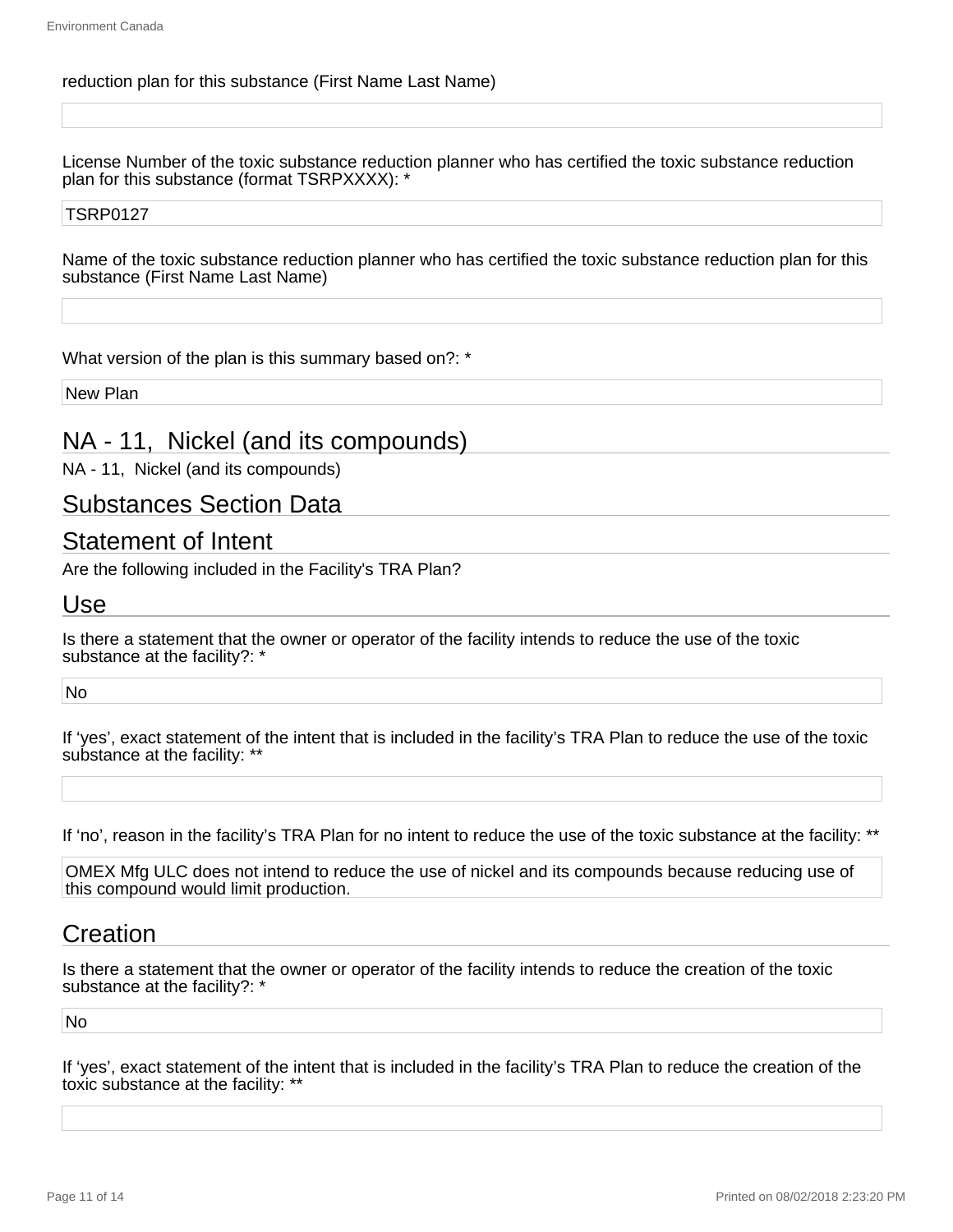If 'no', reason in the facility's TRA Plan for no intent to reduce the creation of the toxic substance at the facility: \*\*

It is not created at the facility.

# Objectives, Targets and Description

### **Objectives**

Objectives in plan: \*

OMEX Mfg ULC does not intend to reduce the use of nickel and its compounds.

### Use Targets

### What is the targeted reduction in use of the toxic substance at the

#### facility? \*

| No quantity<br>target |    | Quantity | <b>Unit</b> |
|-----------------------|----|----------|-------------|
| 冈                     | or |          |             |

# What is the targeted timeframe for this reduction? \*

| No timeline target     |    | years |
|------------------------|----|-------|
| 区                      | or |       |
| Description of targets |    |       |

### Creation Targets

# What is the targeted reduction in creation of the toxic substance at the

| СШЕ<br>┑ |
|----------|
|----------|

| No quantity<br>target |    | Quantity | <b>Unit</b> |
|-----------------------|----|----------|-------------|
| $\boxtimes$           | or |          |             |

### What is the targeted timeframe for this reduction? \*

| No timeline target |    | <b>vears</b> |
|--------------------|----|--------------|
| 区                  | or |              |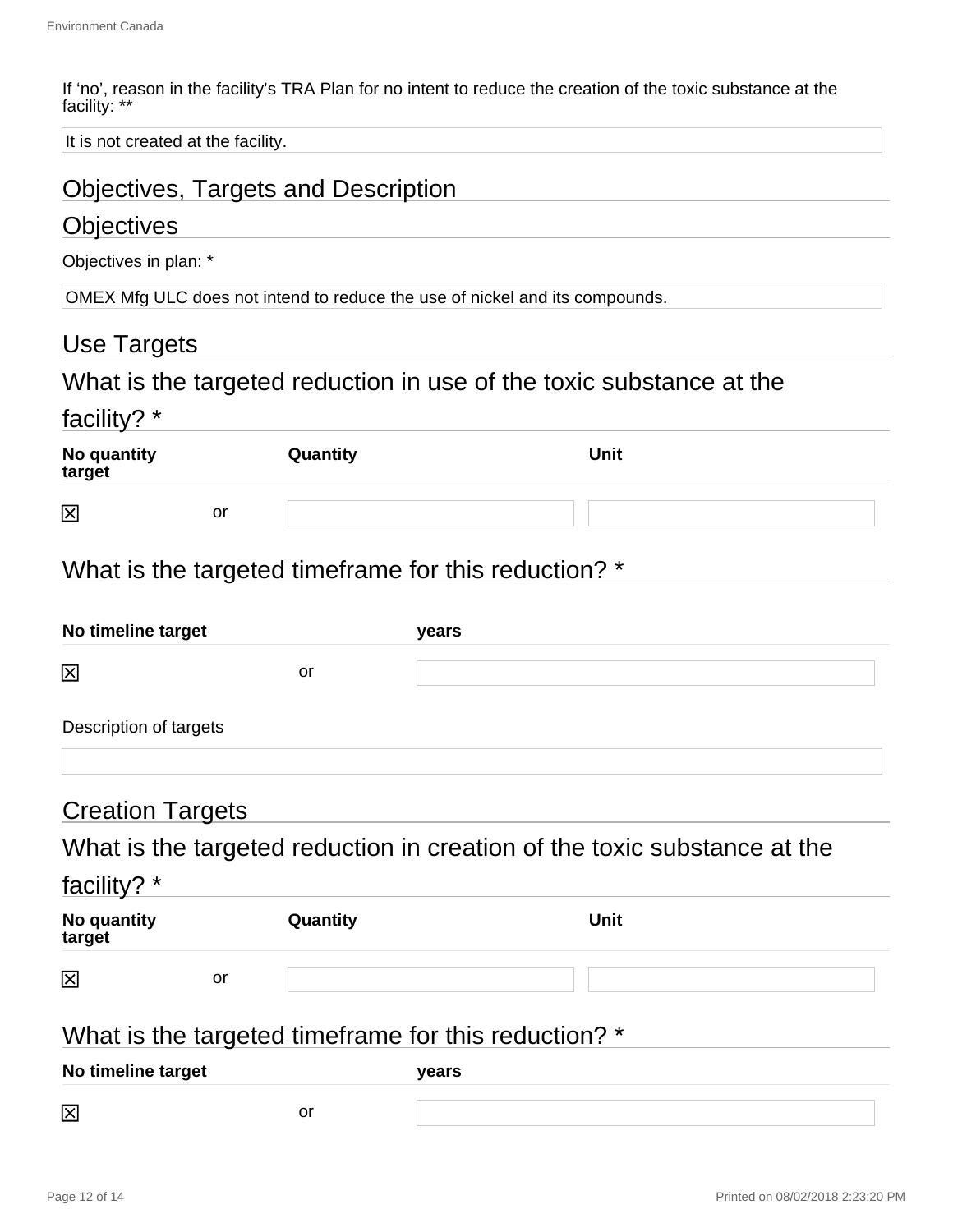#### Description of Target

# Reasons for Use

Why is the toxic substance used at the facility?: \*

As a formulation component

Summarize why the toxic substance is used at the facility: \*\*

Nickel and its compounds is a trace contaminant found in steel and weld wire, which are base materials used in metal parts manufacturing.

# Reasons for Creation

Why is the toxic substance created at the facility?: \*

This substance is not created at the facility

Summarize why the toxic substance is created at the facility: \*\*

### Toxic Reduction Options for Implementation

# Description of the toxic reduction option(s) to be implemented

Is there a statement that no option will be implemented?: \*

Yes, we are not implementing

If you answered "No" to this question, please add the option(s) under the appropriate Toxic Substance Reduction Categories (e.g. Materials or feedstock substitution, Product design or reformulation, etc.).

If you answered "Yes" please select the appropriate reason(s) in the picklist below for why no option was implemented for this substance at your facility. You may choose to provide an explanation in the text box that is beneath the picklist.

# Materials or feedstock substitution Empty Product design or reformulation Empty Equipment or process modifications Empty Spill or leak prevention Empty